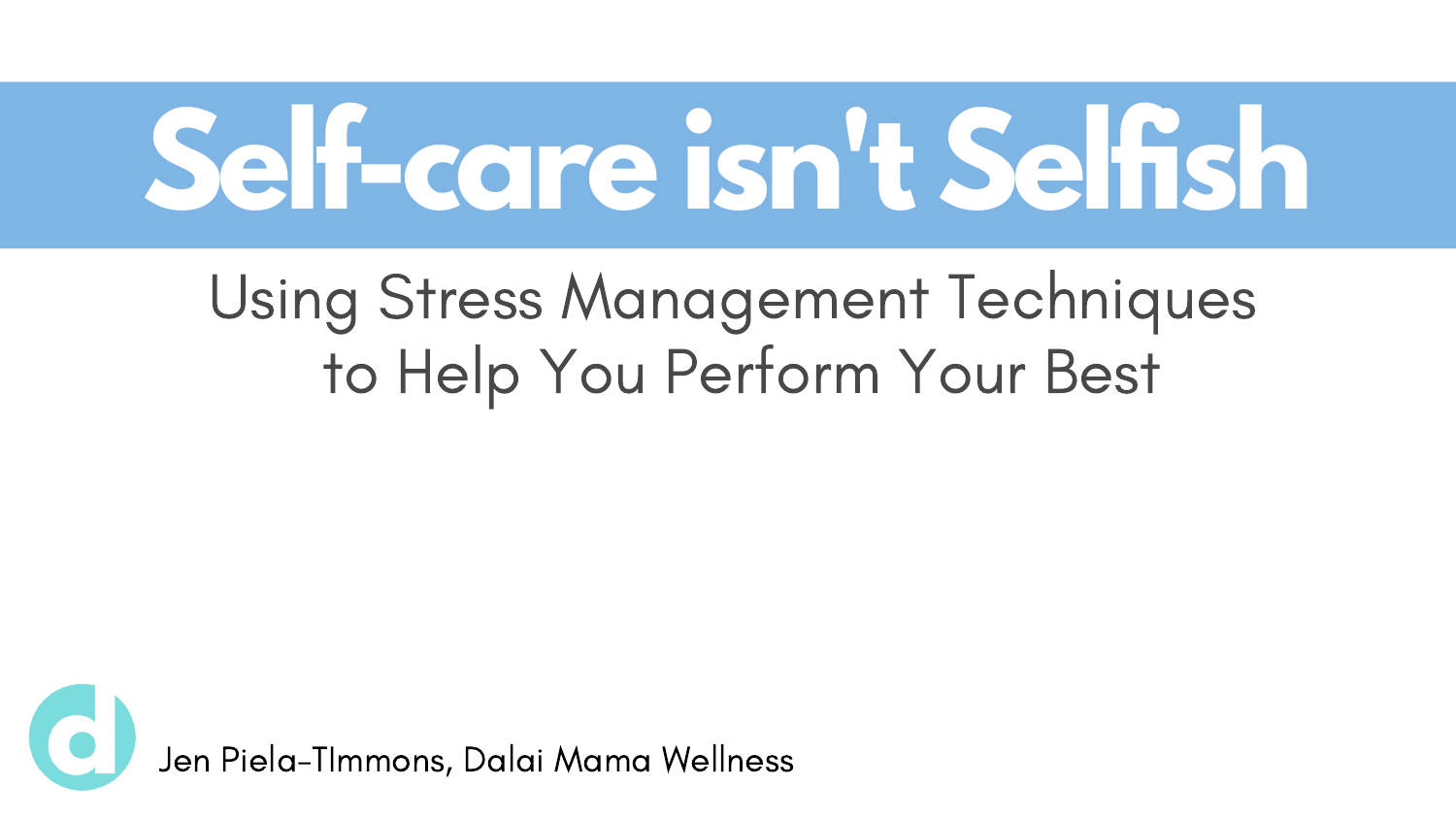# **Roadmap**

- Self-care: What' s the real issue?
- Definition
- Focus point: Stress Management
- Simple, easy application

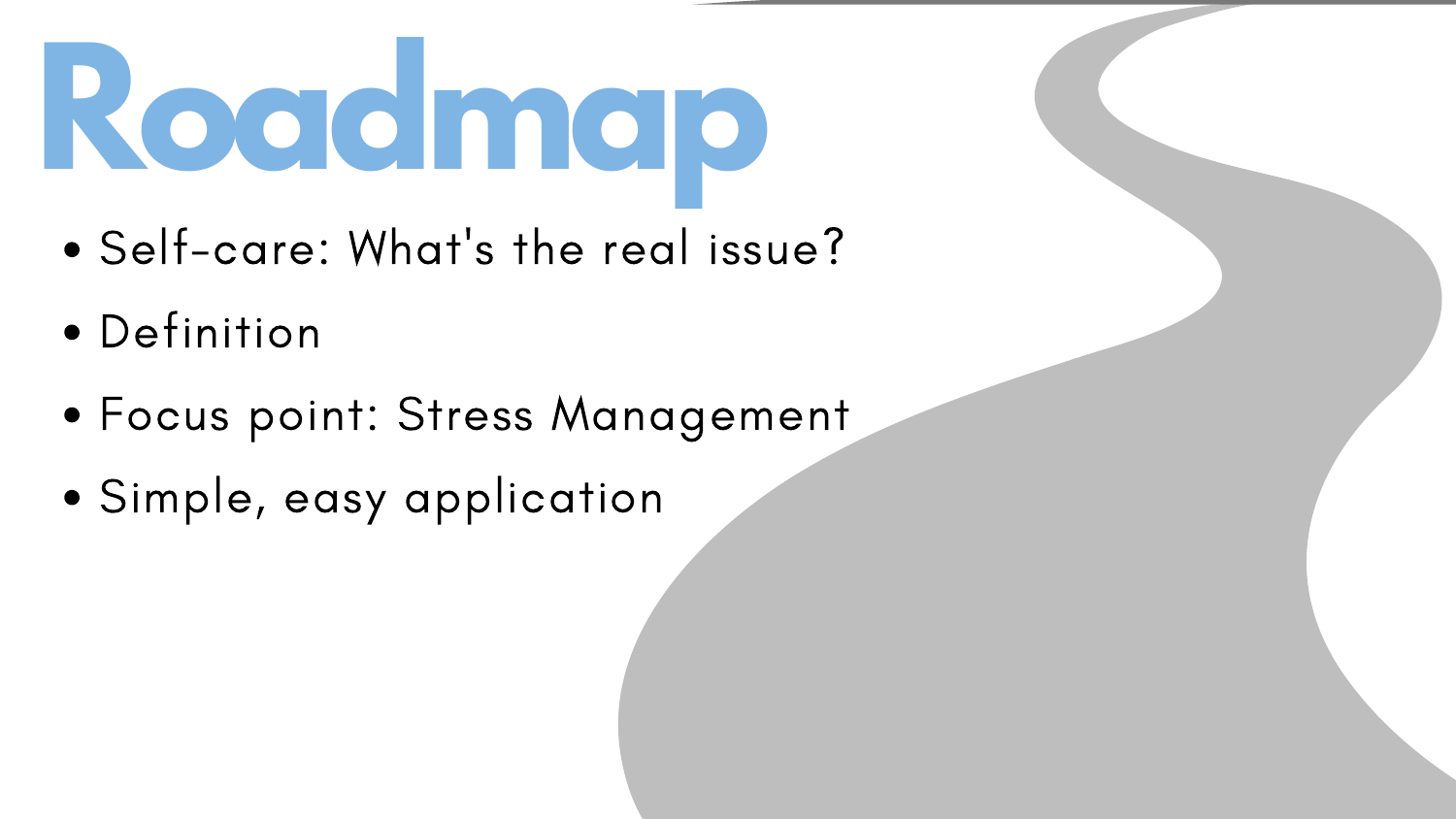#### **How we define elements of our life decides how much time and importance they are allowed**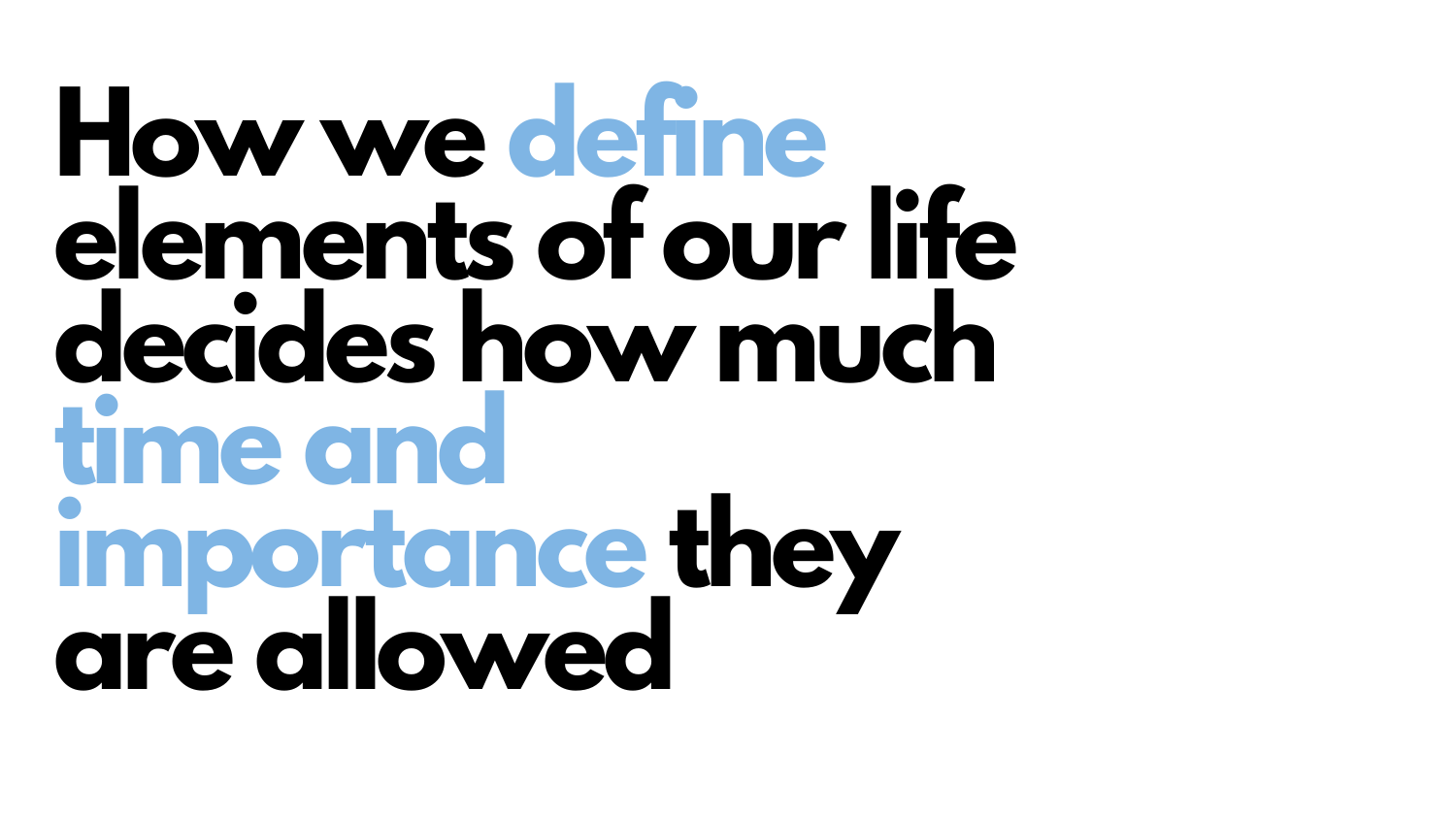#### **Common thoughts about self-care**

A luxury A reward A treat Indulgent Selfish Pampering Low-Priority Once in awhile Trendy

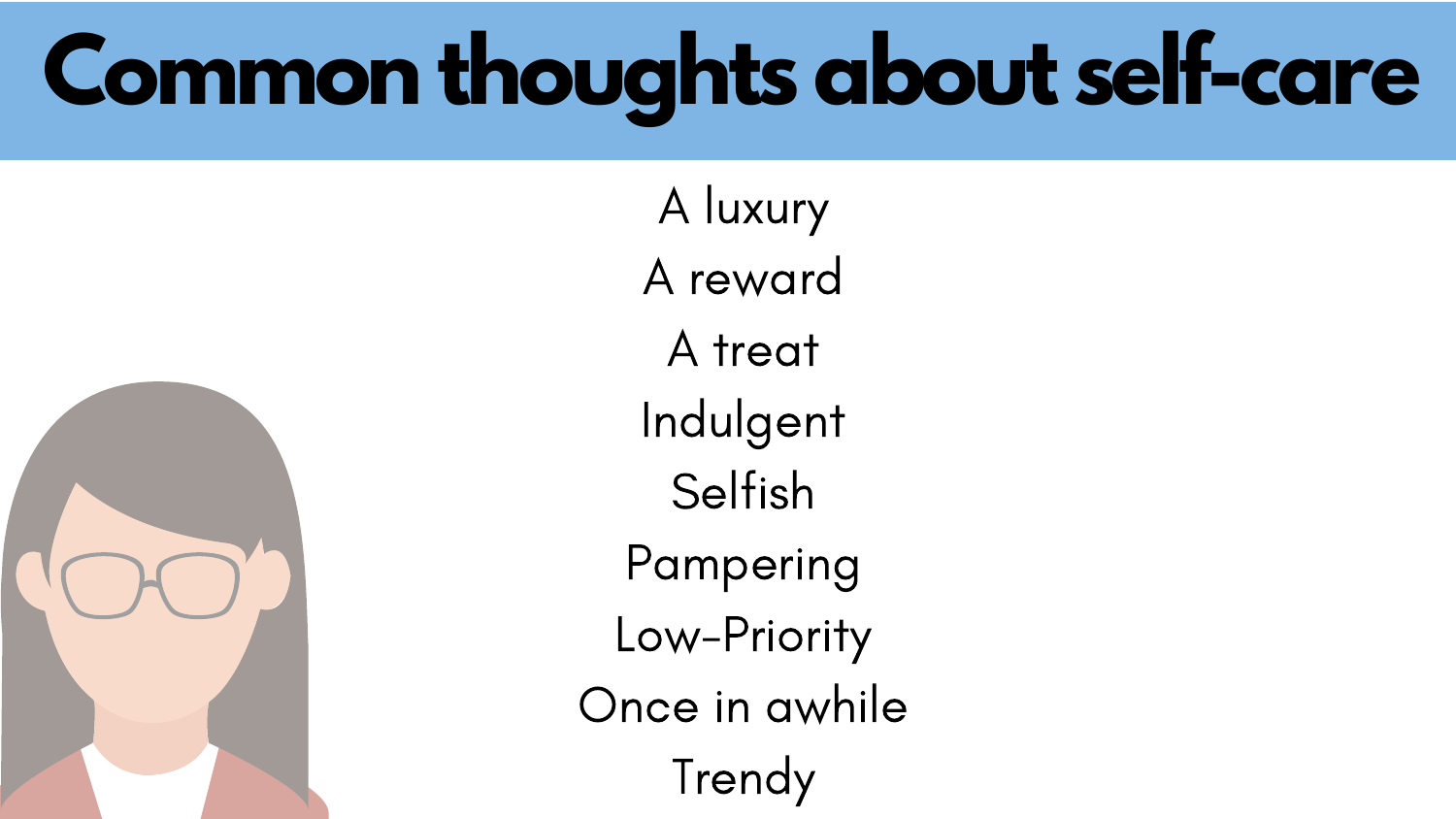## **Reframe self-care**

- A fundamental need
- Critical to our emotional, physical and mental well-being Daily practice
	- Non-negotiable
	- Small, manageable actions
	- Specific to the individual AND the moment
	- Necessary in order to give energy to others
		- Not always enjoyable



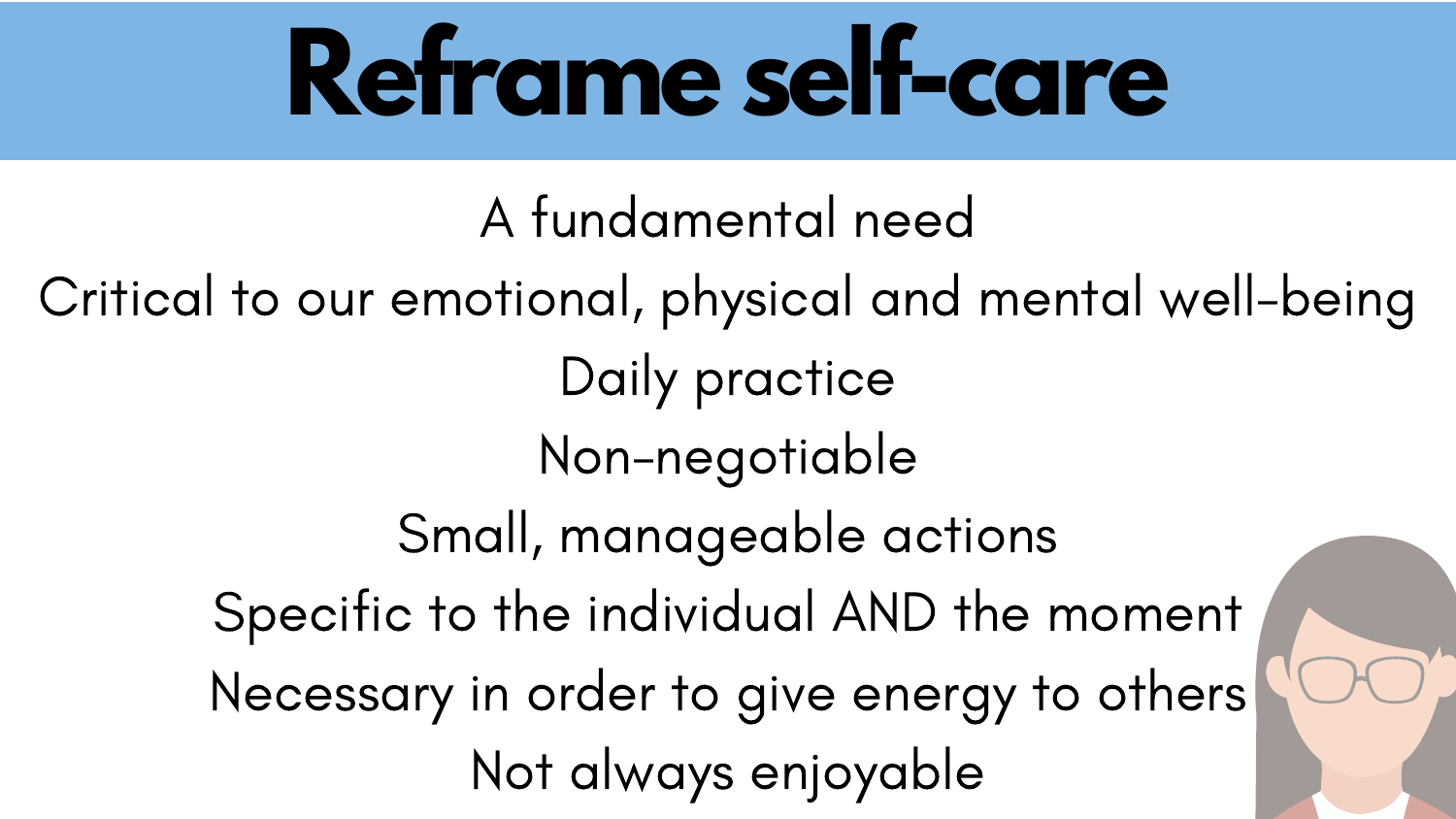## **Self-care is the practice of taking care of one's own physical, emotional and mental needs,in an effort to remain healthy and resilient.**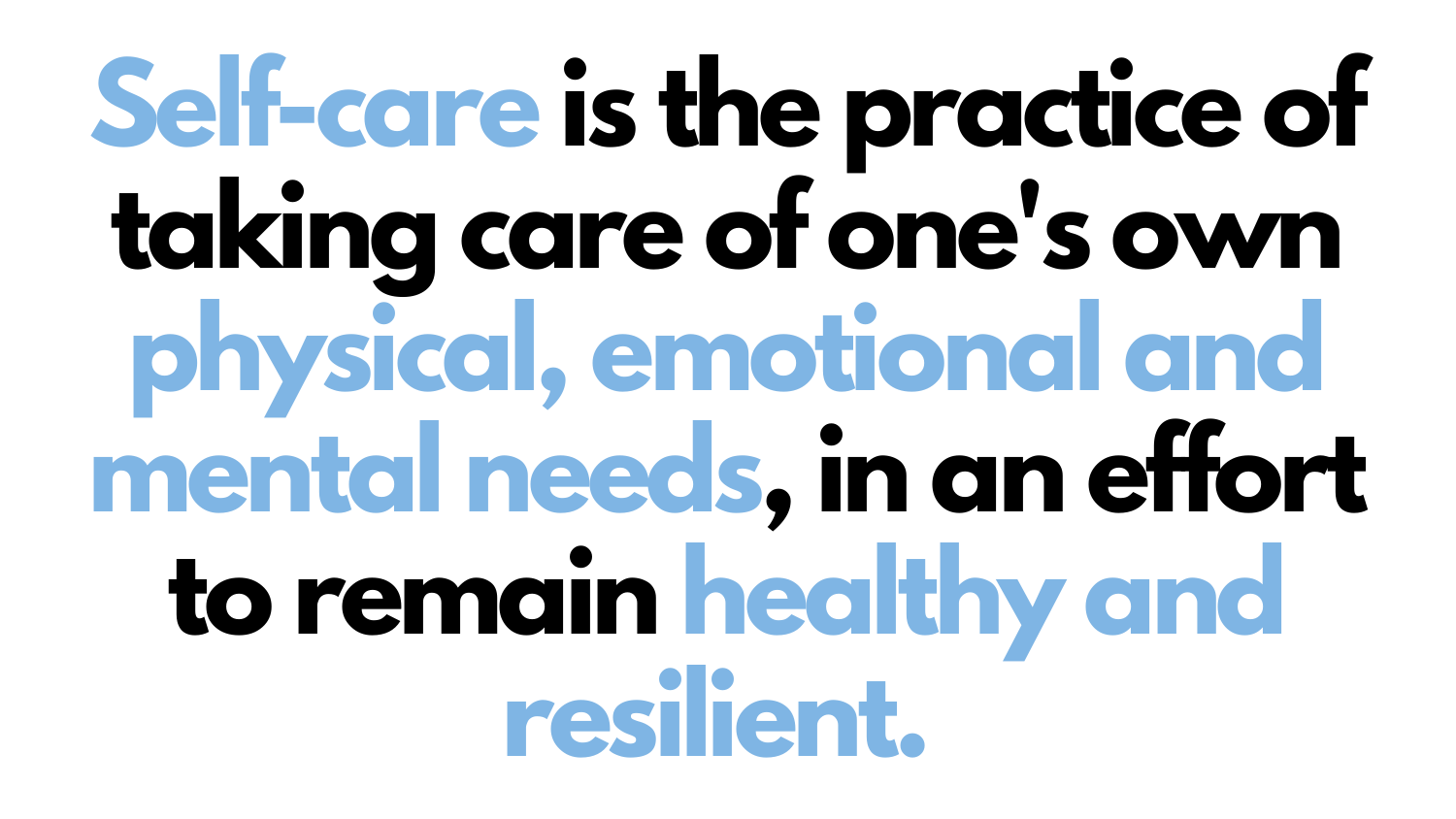## **Whatit can look like**

- Eating when you are hungry
- Sleeping when you are tired
- Setting and holding healthy boundaries
- Letting go of toxic relationships
- Finding balance in work and life
- Showing self-compassion
- Managing stress in healthy ways
- Expressing emotions is productive ways
- **Exercising**
- Following a passion

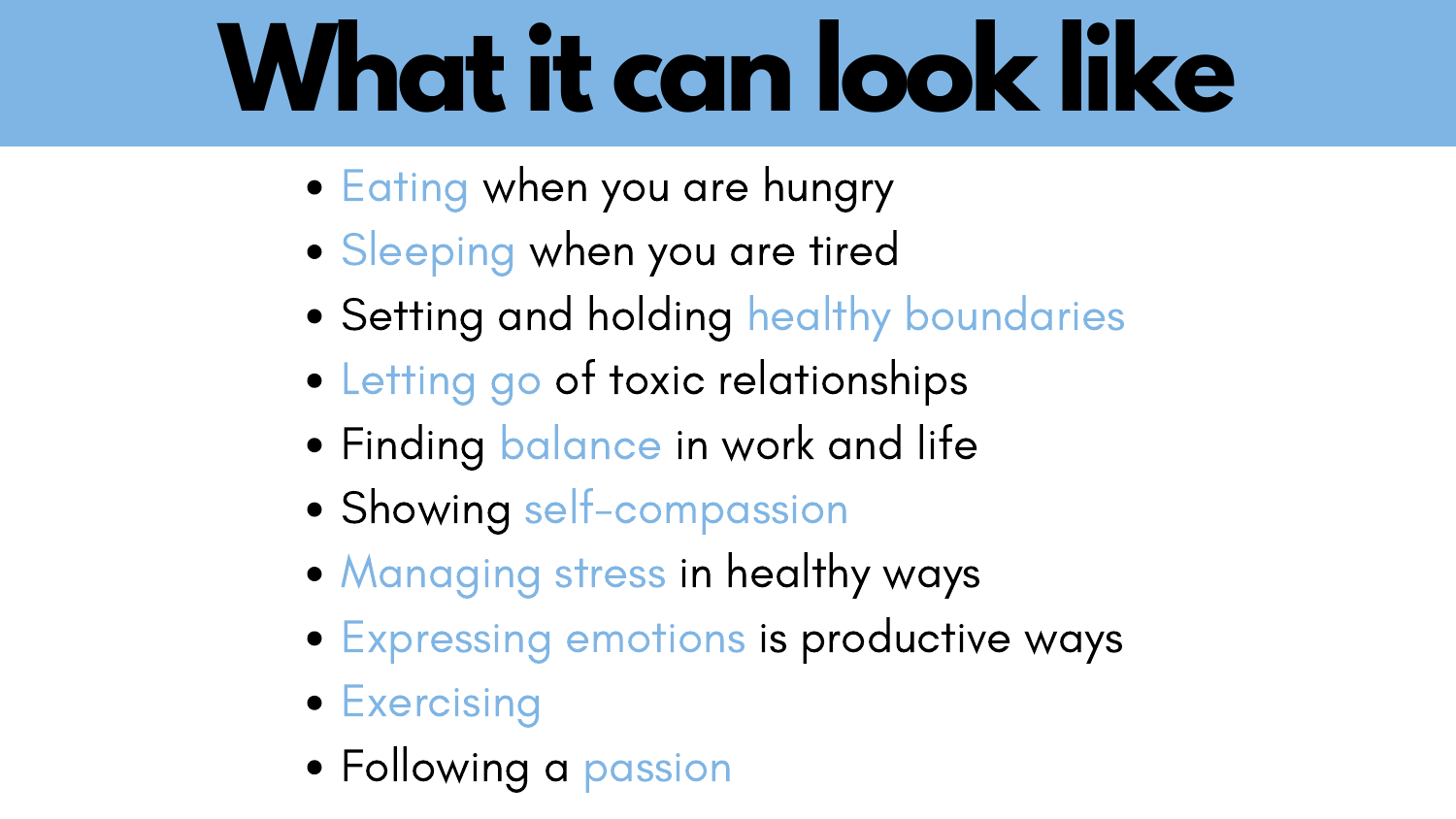#### Know and Identify

#### Understand

Apply

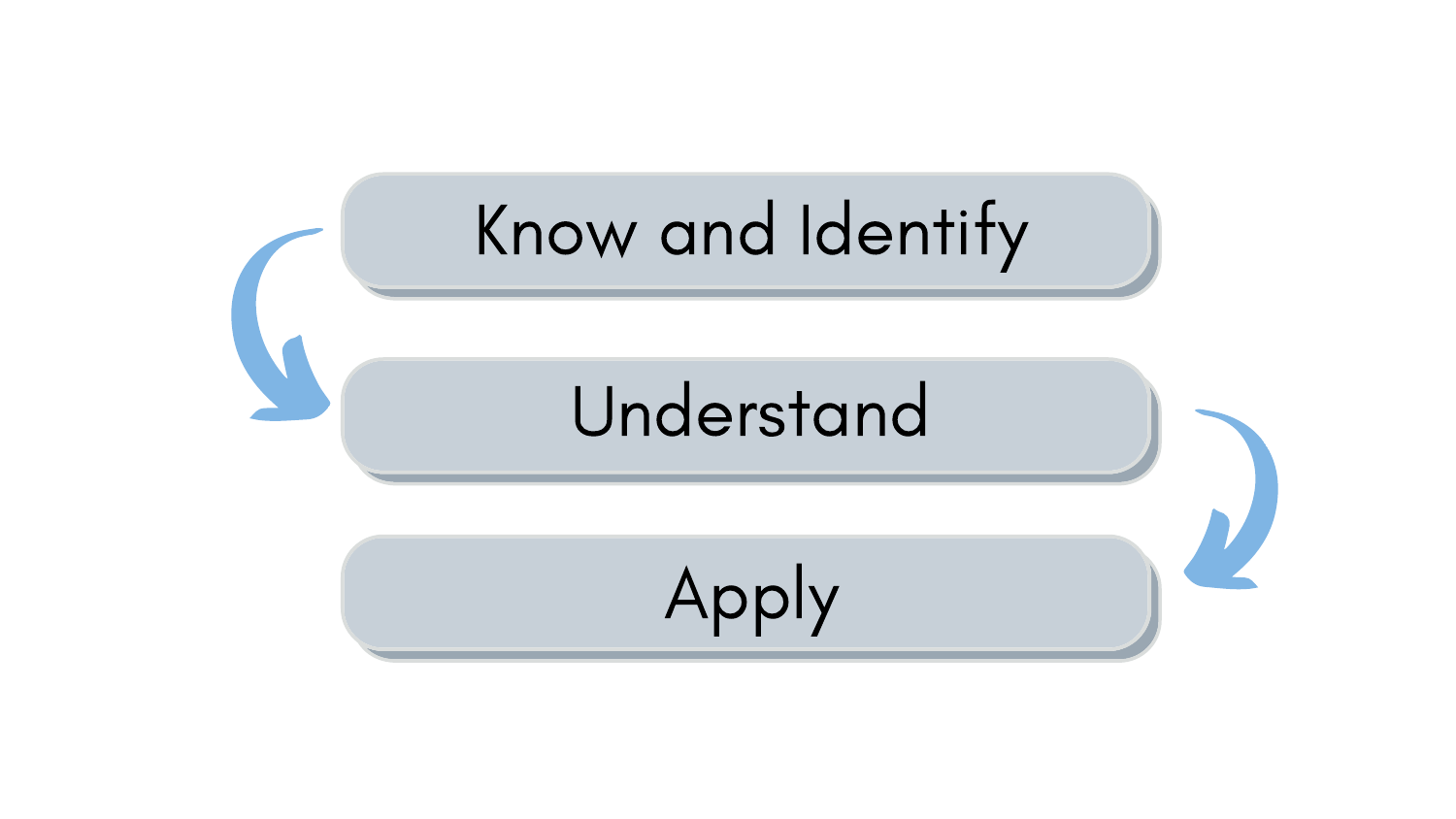#### KNOW AND IDENTIFY: WHAT DOES STRESS FEEL LIKE?

### **example: Stress Management**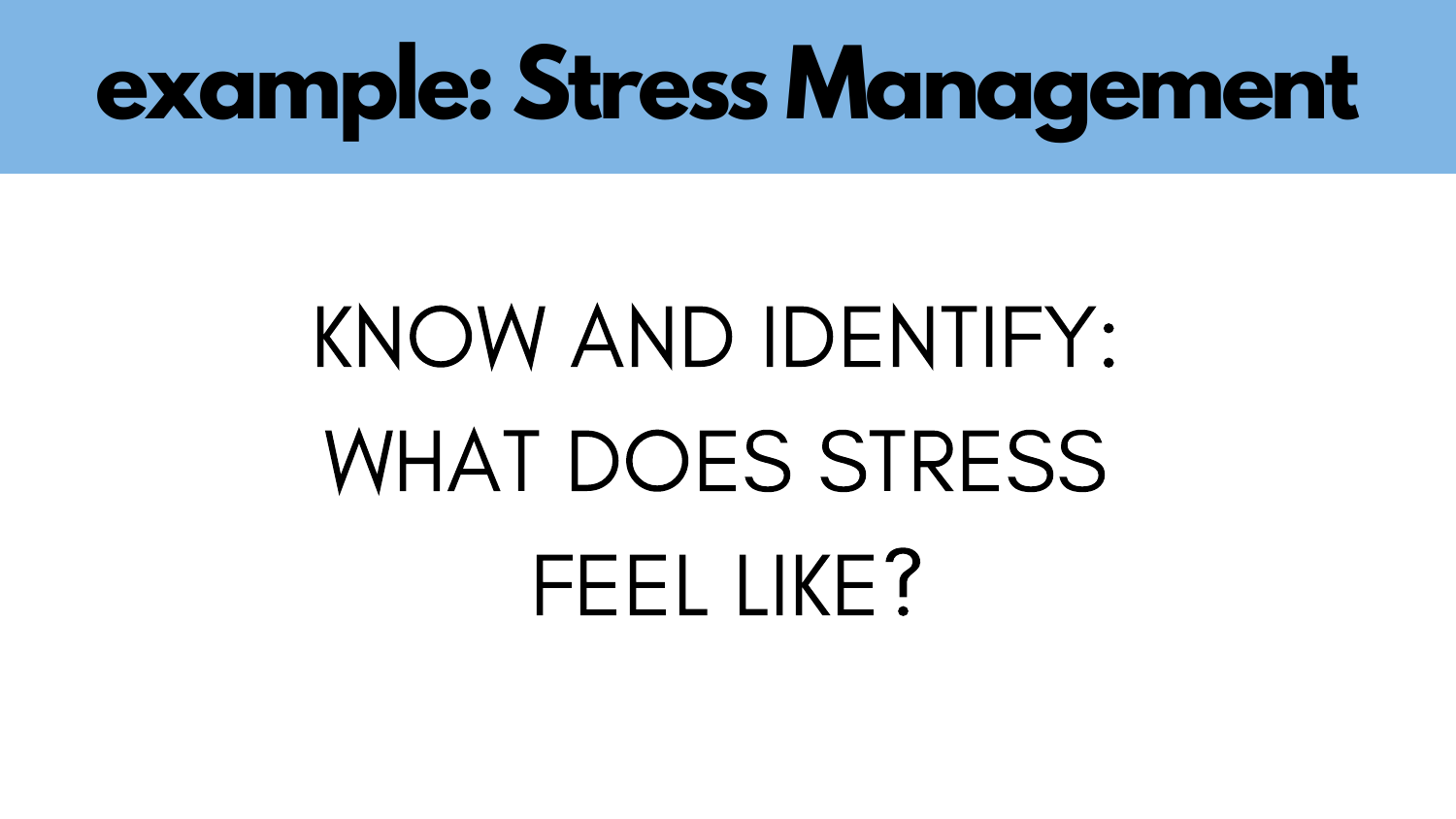### UNDERSTAND: IN THIS MOMENT, WHAT CARE CAN I TAKE?

#### **example: Stress Management**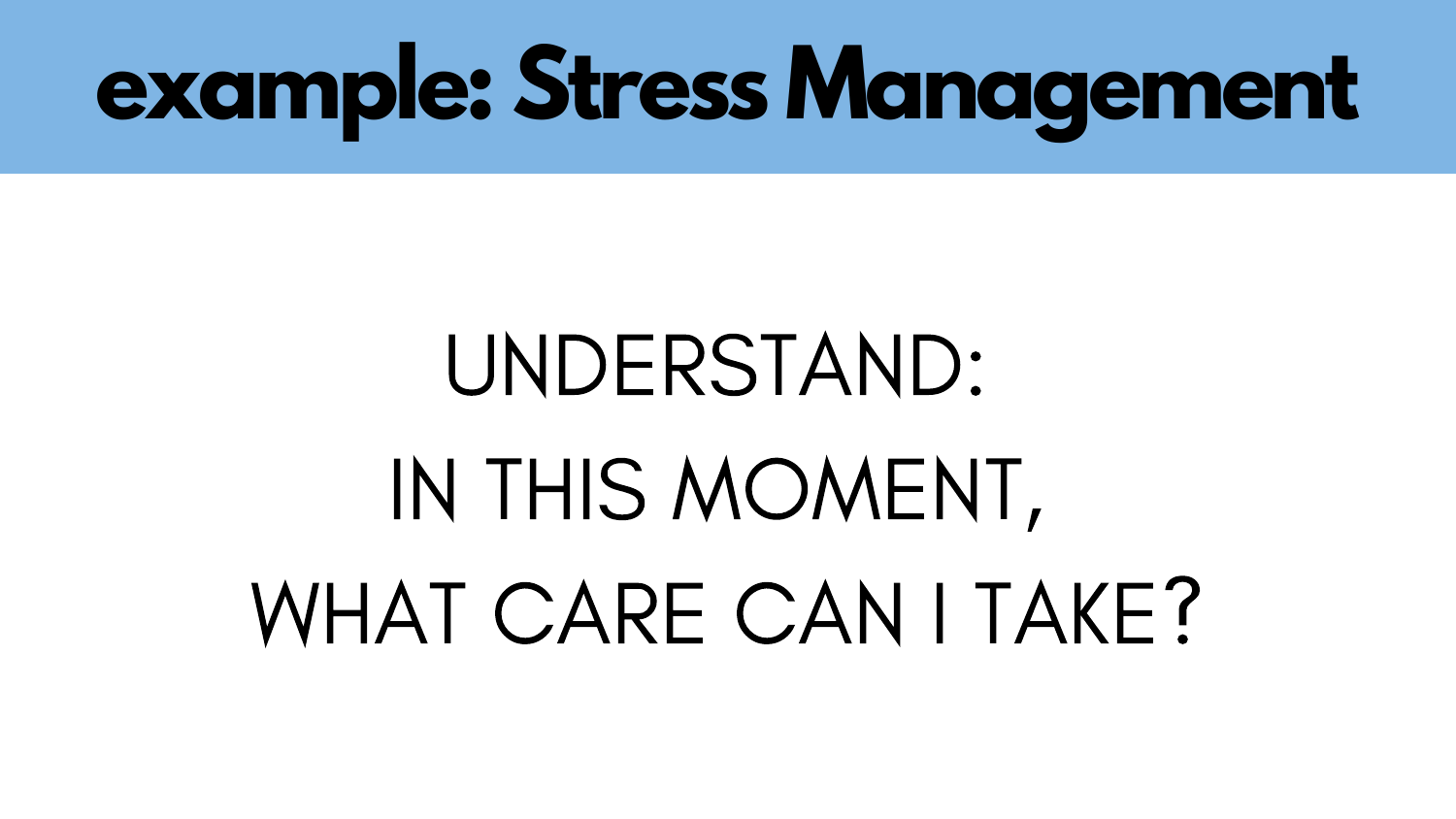#### APPLY: PRACTICE SELF-CARE

#### **example: Stress Management**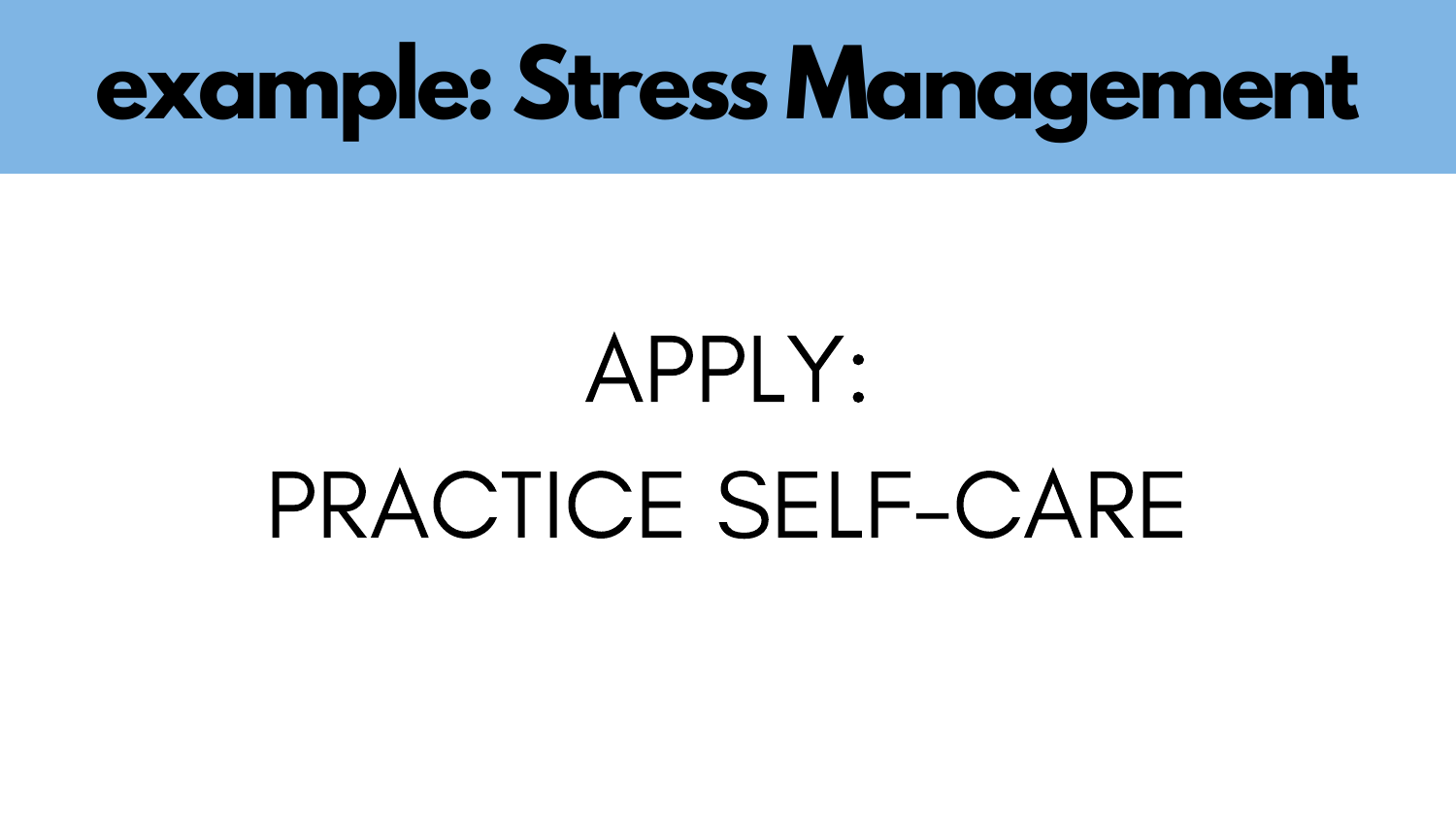## BREATHWORK



### **Practical Application:**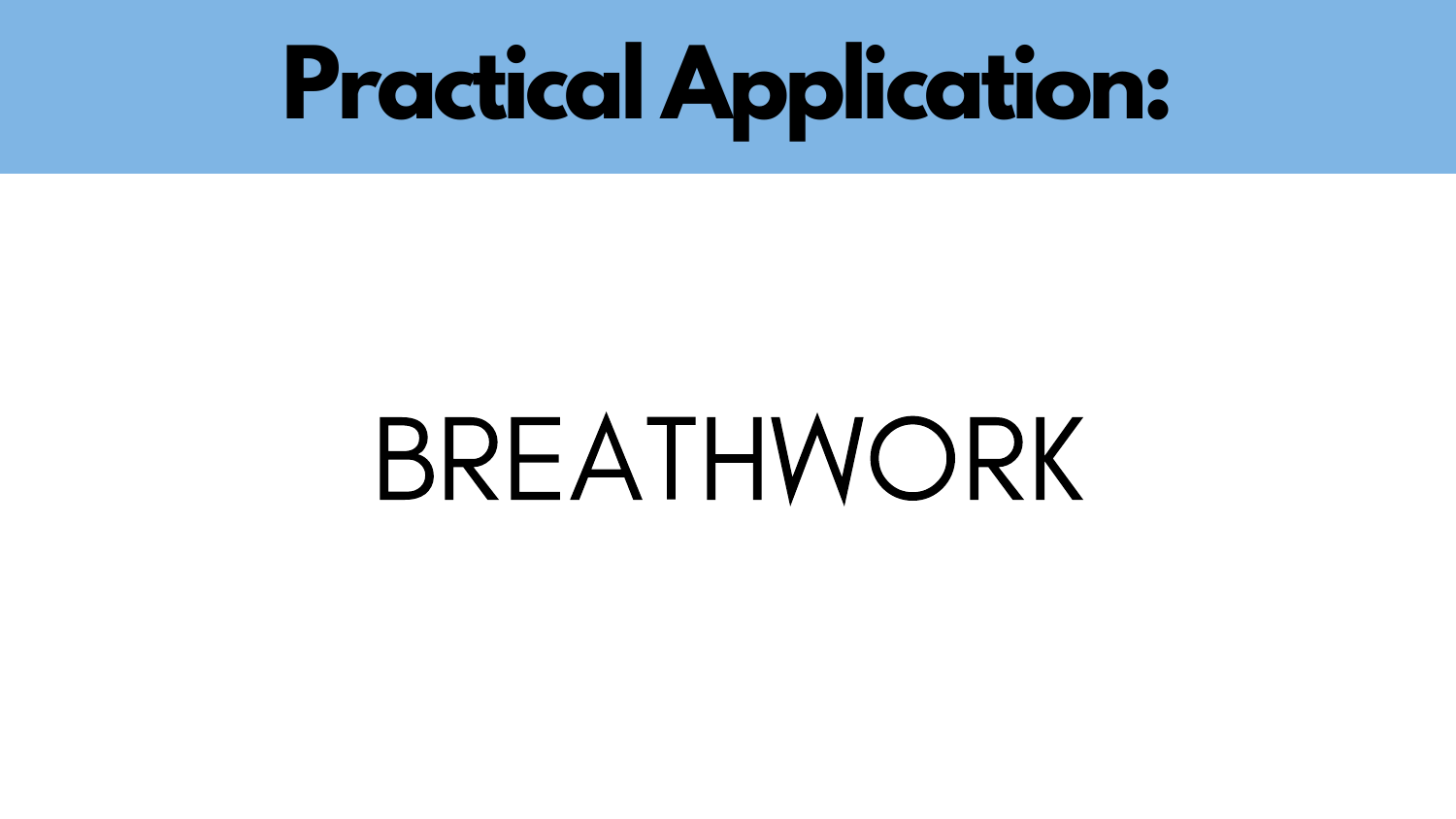

#### Hold 3 counts

# **Triangle Breath**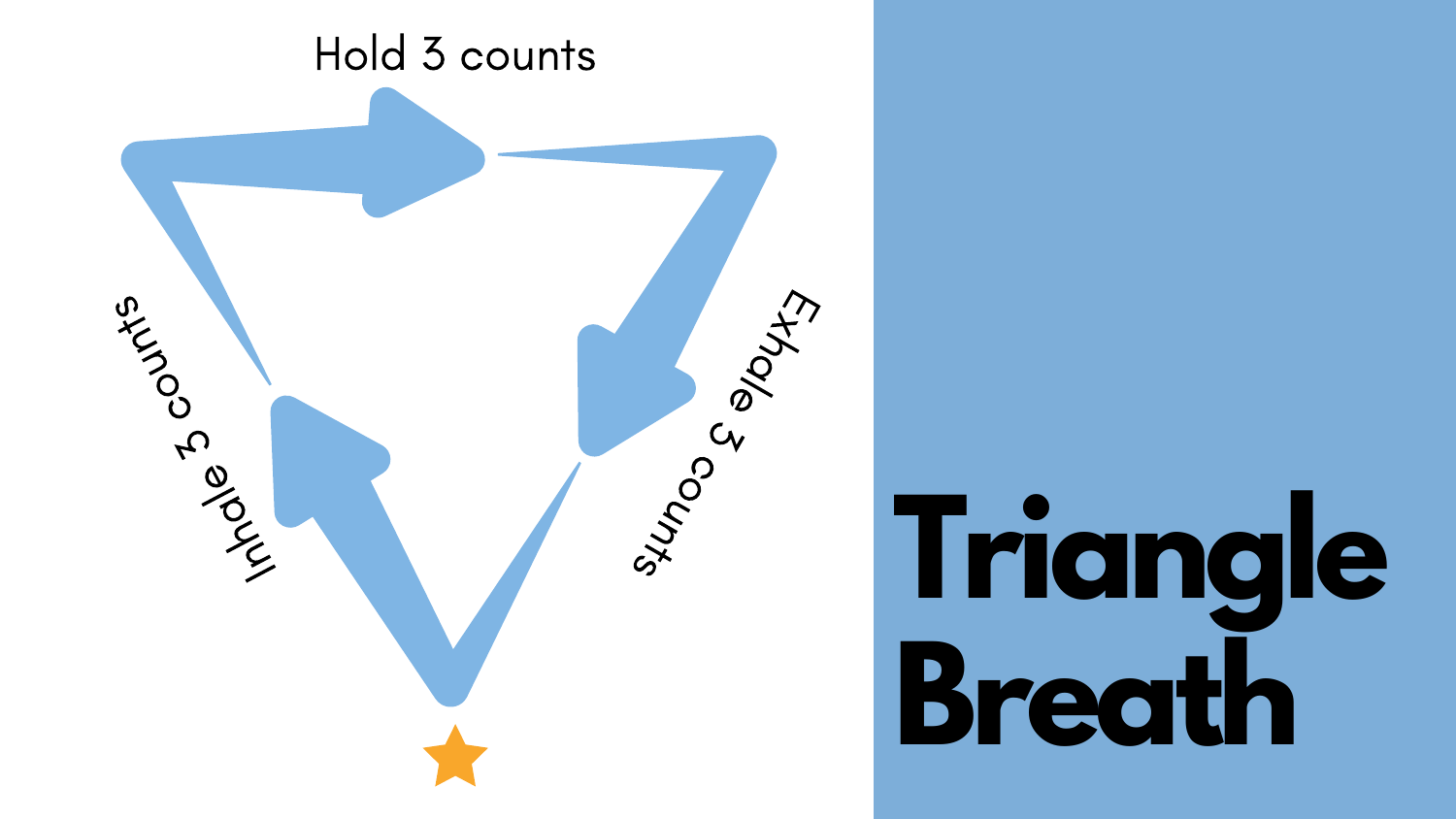# Inhale: 4 counts

## Exhale: 8 counts

# **Counted Breath**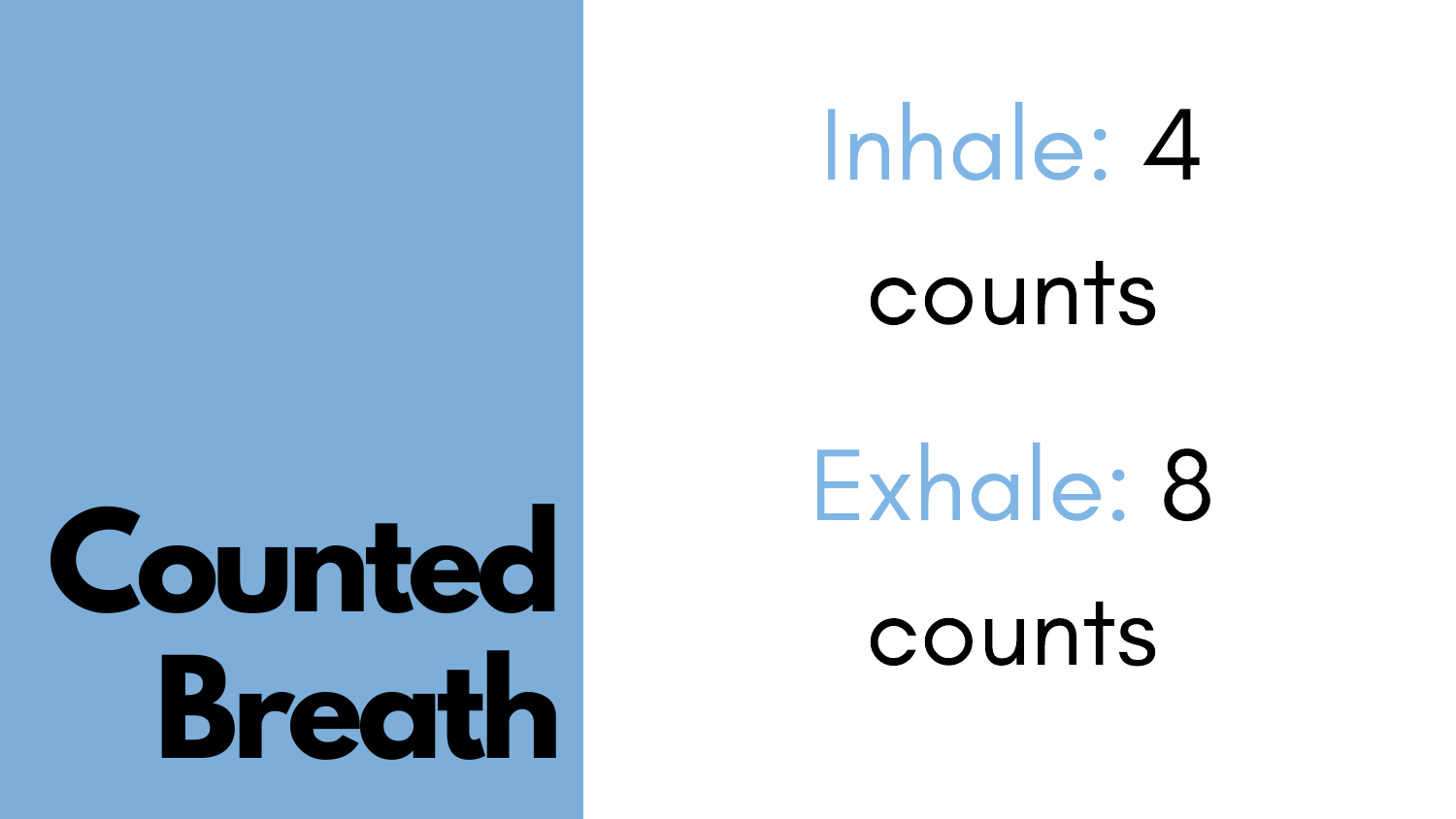# Breathwork Guide 1. Kids Yoga Workbook 2. Positive Affirmation Cards 3.



# **Take-aways**